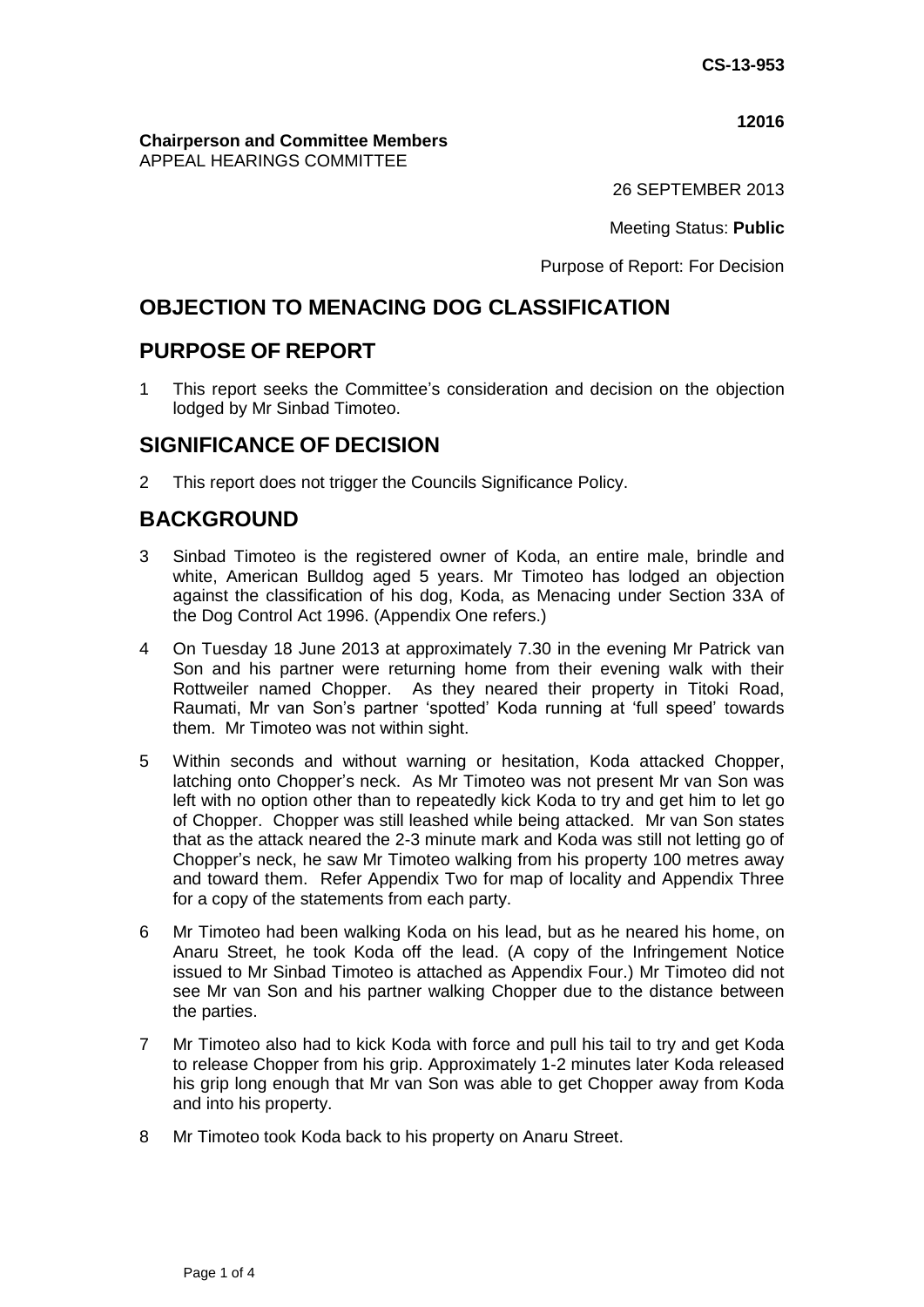- 9 Mr van Son did not take Chopper to the vet as he had some anti bacterial cream from a previous injury and used that. The wounds to Chopper were not photographed at that time, as they were mainly scrapes and not easily apparent.
- 10 Mr van Son would like to see Koda muzzled when in public and kept confined to his property in the future. He was subsequently classified as menacing. Council did not release Koda until a kennel and run was built for Koda to be housed in.
- 11 It is understood, as the result of a service request lodged on 8 July 2013, Mr van Son found Koda wandering along Alexander Road and returned him to Mr Timoteo's property. An Animal Control Officer spoke with Mr van Son to confirm this incident.

# **CONSIDERATIONS**

Considering the Objection

- 12 Section 33B(2) of the Act states that, when considering the objection the committee may uphold or rescind the classification, and in making its determination must have regard to:
	- *(a) the evidence which formed the basis for the classification; and*
	- *(b) any steps taken by the owner to prevent any threat to the safety of persons and animals; and*
	- *(c) the matters relied on in support of the objection; and*
	- *(d) any other relevant matters.*
- 13 The following paragraphs provide information relevant to Section 33B of the Act for the Committee's consideration:
	- *(a) the evidence which formed the basis for the classification*

Sinbad Timoteo's dog, Koda, was classified as menacing due to an incident where Koda was off leash in a public place (infringement issued 18 June 2013) ran 100 metres and attacked another dog being walked on leash.

*(b) any steps taken by the owner to prevent any threat to the safety of persons or animals; and*

As a condition of release from impounding, the dog owner was required to build a kennel and run to ensure Koda remained confined to his property. Koda has a history of wandering from his property.

*c) the matters relied on in support of the objection;*

A summary of Mr Timoteo's record of dog ownership in the Kapiti Coast District follows:

- 2008 'Dog found' call logged, dog subsequently impounded.
- 2009 'Dog impounded' complaint lodged with impounding record.
- 2010 Two 'dog wandering' complaints and one warning notice issued.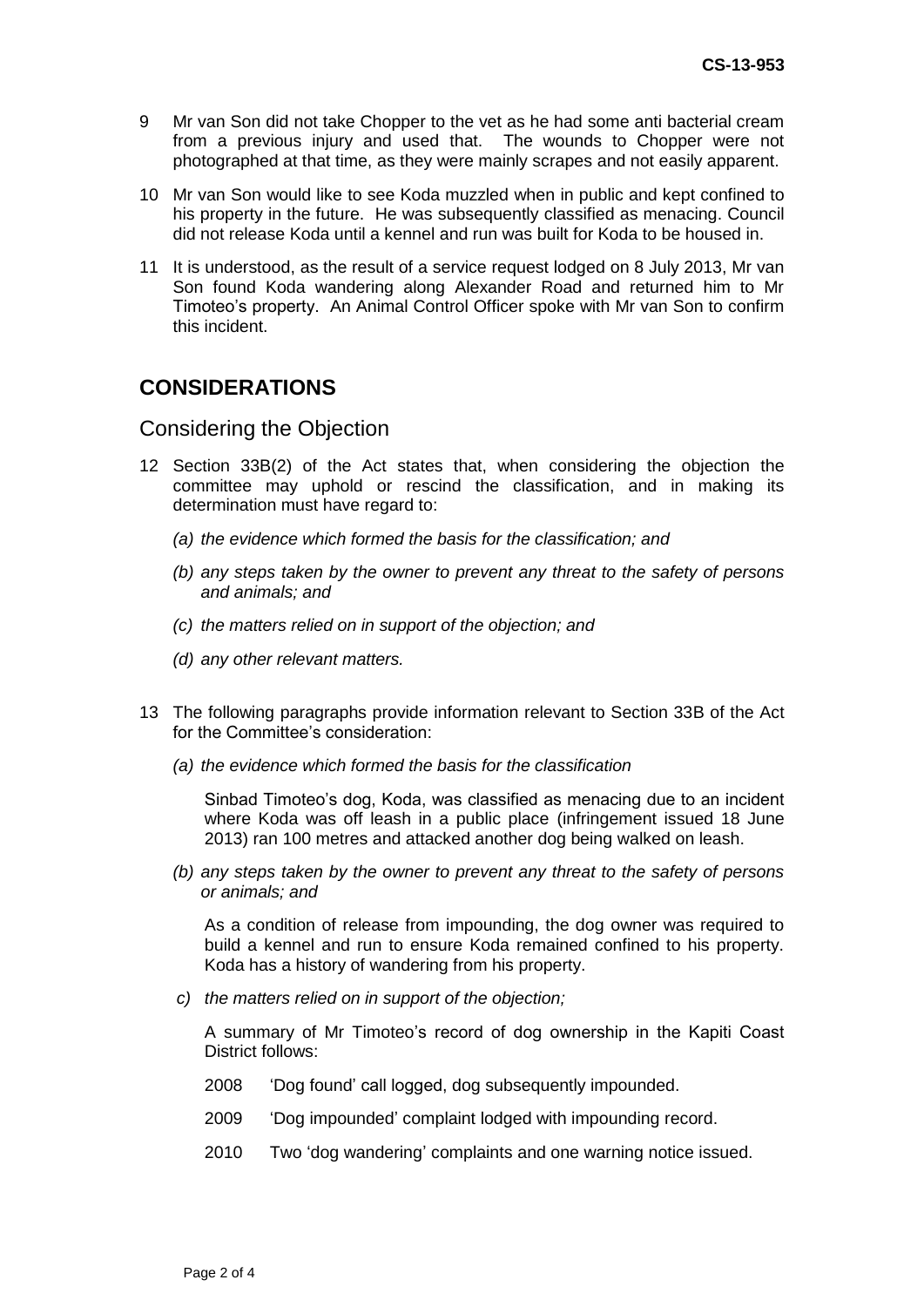- 2011 Three lost dog complaints, two dog wandering complaints and three impoundings.
- 2012 One dog attack complaint (rushing-no injury), subsequently an infringement was issued.

**File note:** change of ownership form completed as Mr Timoteo's wife wishes to be taken off our records as Koda's owner.

- 2013 One wandering dog complaint, one lost dog complaint, one threatening dog complaint, two impoundings and the attack relating to this report.
- 14 On the basis of the facts of this incident and the information presented in this report, it is recommended the menacing classification be upheld.

### Financial Considerations

15 There are no financial considerations.

#### Legal Considerations

16 Section 33 of the Act states that:

*33a Territorial Authority may classify a dog as menacing*

*(1) This section applies to a dog that -*

*(a) has not been classified as a dangerous dog under Section 31; but*

*(b) A territorial authority considers may pose a threat to any person, stock, poultry, domestic animal or protected wildlife because of ---*

*(i) any observed or reported behaviour of that dog; or*

*(ii) any characteristics typically associated with the dogs breed or type.*

- 17 The menacing classification was imposed under section 33a (1)(b)(i) of the Act because Mr Timoteo's dog, Koda, was not under control and attacked another dog.
- 18 The Act allows for the territorial authority's Appeals Hearing Committee to consider objections of this nature. The District Court does not oversee objections of this nature.

#### **Delegation**

- 19 The Committee may make a decision on this matter under Section B5 of the Governance Structure 2012-2013
	- *7.1 Authority to hear and adjudicate objections from dog owners to classifications of dog owners and/or dogs under the Dog Control Act 1996, within following prescribed terms of reference:*
	- *7.1.4 Section 33B of the Dog Control Act 1996 – Objection to Classification of Menacing Dog (by nature)*